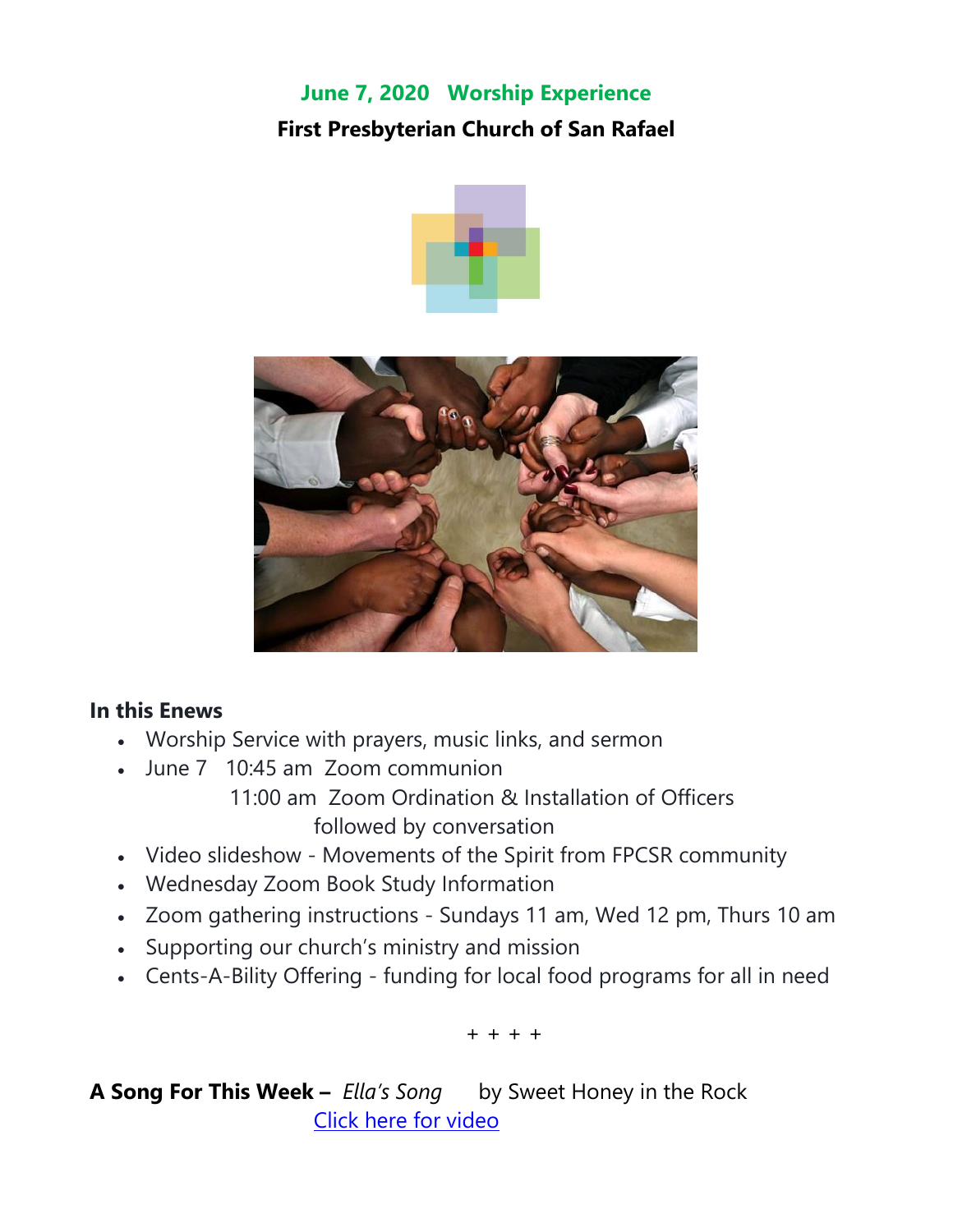**Call to Worship** Psalm 80 *read by Chitoka Webb, SFTS seminary student* [Click here for video of Psalm 80](https://www.youtube.com/watch?v=tdLybi5ykEc)

- **Music** *Make Me an Instrument of Thy Peace* arranged by Kevin McChesney. FPCSR Sounds A'Pealing Handbell Choir [Click here for video](https://www.youtube.com/watch?v=BS8CBwSU_2M)
- **Scripture Reading** Isaiah 42:1-4, Ephesians 4:11-13
- **Sermon Called to Serve, Lead and Equip** Rev. Cynthia Cochran-Carney I

[Click here for video scripture readings and sermon](https://www.youtube.com/watch?v=_CNLam7D1vk) [Click here for PDF of the sermon](https://5c6db69c-7b6d-4dcf-93ba-cd68163aa390.filesusr.com/ugd/03e078_91108e4063e44fbf9c5420481ae868ae.pdf)

- **Choir Anthem** *In Remembrance* by Buryl Red sung by FPCSR Chancel Choir *[Click here for video](https://www.youtube.com/watch?v=C6gkXHa383s)*
- **Communion** 8:30 Contemplative communion service from chapel (*technical difficulties. [Click](https://www.youtube.com/watch?v=_eXKtf9g0pw&list=PLeJ1bYUiB9dk4lMNLmQX3ByQ43Be0AIim&index=2) here for May link* Click here for 10:00 worship service [communion](https://www.youtube.com/watch?v=Xv7Vh0eCidI)  **Zoom communion at 10:45 (log in info below)** *You are invited to have your own elements of bread and wine"so you can participate online or Zoom*
- **Music** *Let Us Break Bread Together* sung by Joan Baez [Click here for video](https://www.facebook.com/OfficialJoanBaez/videos/vb.125313659416/261087328312519/?type=2&theater)

#### **11:00 am on Zoom (see login below)**

**Prayer**

#### **Ordination and Installation of Elders and Deacons**

 **Deacons:** Laurel Stevenson (2021) Shari Byrnes, Marcia DeZwarte, Carolyn Eitel, Dinah McClure (2023)

 **Elders:** Erin Berta, David Morales, Ginny Schultz (2023)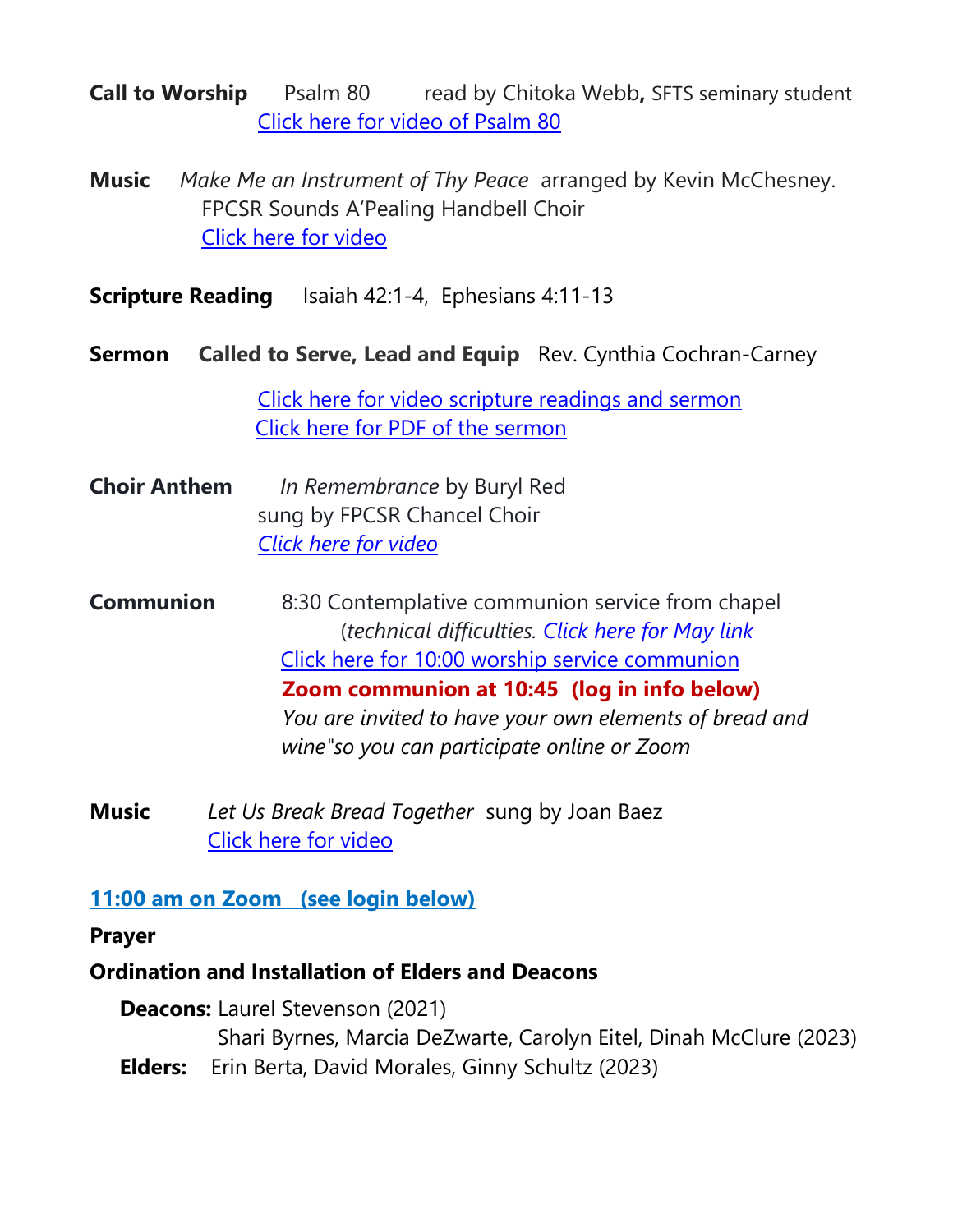#### **Sending Song** *Here I Am, Lord* [Click here for video with song lyrics](https://www.youtube.com/watch?v=mgLwH5RdtPk)

#### **A Blessing**

May God bless you with a restless *discomfort* about easy answers, half-truths, and superficial relationships, so that you may seek truth boldly and love deep within your heart. May God bless you with holy *anger* at injustice, oppression, racism, and exploitation of people, so that you may tirelessly work for racial justice, freedom, and peace among all people. May God bless you with the gift of *tears* to shed for those who suffer from pain, rejection, starvation, or the loss of all that they cherish, so that you may reach out your hand to comfort them and help turn their pain into hope. May God bless you with enough *foolishness* to believe that you really can make a difference in this world, so that you are able, with God's grace, to do what others claim cannot be done. *- A Franciscan Blessing (adapted)*

**A Song for this week** *Glory,* from movie "Selma" John Legend & Common [Click here for video](https://www.youtube.com/watch?v=HUZOKvYcx_o) [Click here for lyrics](https://www.google.com/search?q=lyrics+glory+john+legend&oq=lyrics+Glory+John+&aqs=chrome.0.0j69i57j0l5.5635j0j7&sourceid=chrome&ie=UTF-8)

#### **Zoom log in**

Click on link [https://us04web.zoom.us/j/738258079](https://fpcsr.us10.list-manage.com/track/click?u=7702e1900a88d8b94a1ecec3e&id=77a5ec99b3&e=6570fc74f0) Password for the FPCSR Zoom room. **996359** Meeting ID: 738 258 079 Call in number 1-669-900-9128

#### **Movements of the Spirit Slideshow**

A movement of the Spirit in your life over these last 2 months – a photo that reflects a recent movement of the Spirit in your life, a favorite poem, or a photo of a piece of art you made of any medium.

**\_\_\_\_\_\_\_\_\_\_\_\_\_\_\_\_\_\_\_\_\_\_\_\_\_\_\_\_\_\_\_\_\_\_\_\_\_\_\_\_\_\_\_\_\_\_\_\_\_\_\_\_\_\_\_\_\_\_\_\_\_\_\_\_\_\_\_\_\_\_\_\_\_\_\_\_\_\_\_\_\_\_\_\_**

[Click here to watch video of slideshow](https://www.youtube.com/watch?v=OZxL2_2Hn_A)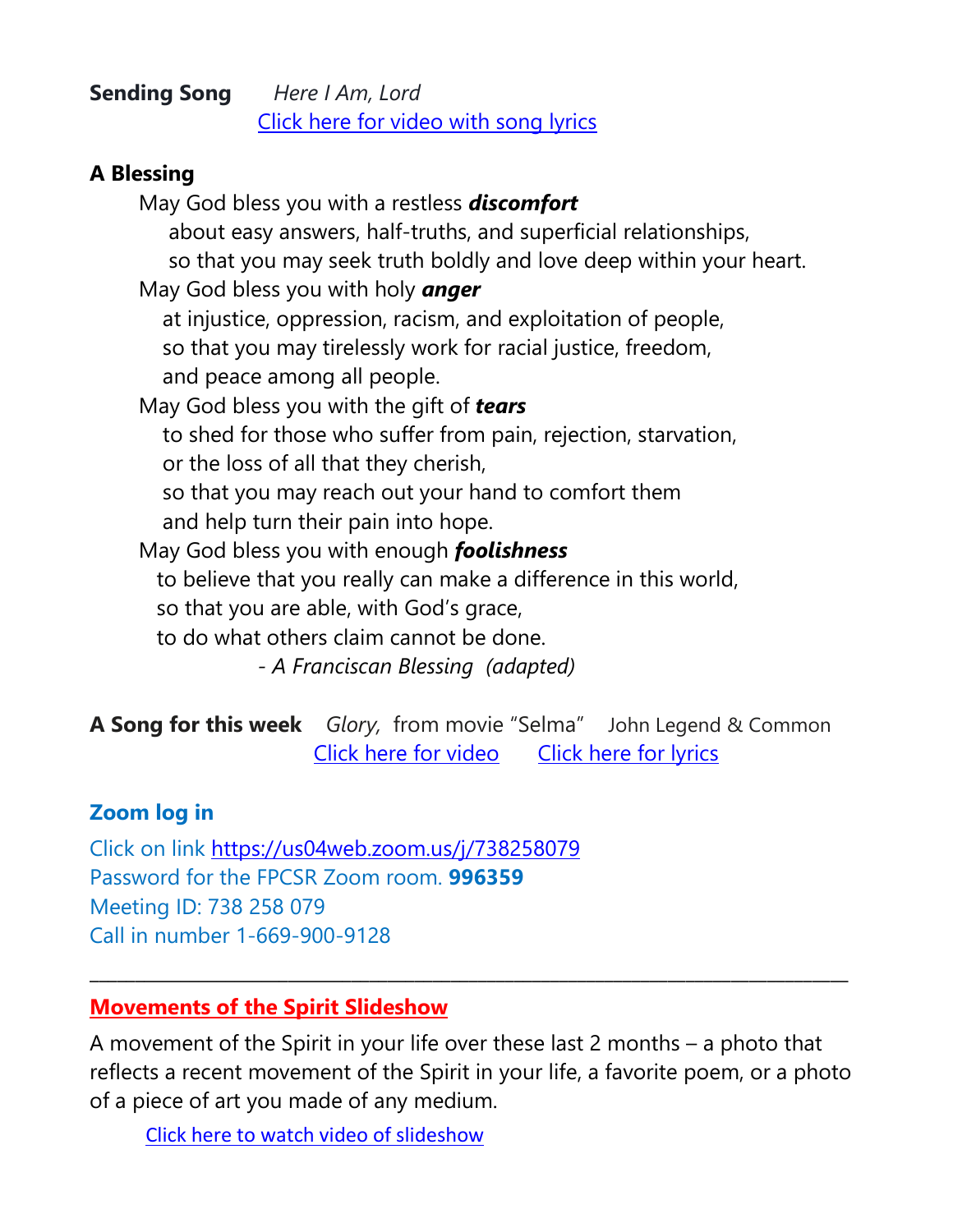**Anti-Racism and White Privilege Resources -** *from* Cynthia Cochran-Carney Here are some of the pieces I have read and watched this week that I have found helpful and challenging. I know I have much work to do and we as a church and community need to listen as we work together on changing structural racism.

**\_\_\_\_\_\_\_\_\_\_\_\_\_\_\_\_\_\_\_\_\_\_\_\_\_\_\_\_\_\_\_\_\_\_\_\_\_\_\_\_\_\_\_\_\_\_\_\_\_\_\_\_\_\_\_\_\_\_\_\_\_\_\_\_\_\_**

**Trevor Noah** connects recent events and systemic racism in a profound way [https://www.youtube.com/watch?v=v4amCfVbA\\_c](https://www.youtube.com/watch?v=v4amCfVbA_c)

**Letter from African-American woman about her husband**. He is often seen as a threat because he is black. How are we shifting our own biases and assumptions? Are we willing to speak up when we see racist profiling? <https://twtext.com/article/1266672700740648960>

\_\_\_\_\_\_\_\_\_\_\_\_\_\_\_\_\_\_\_\_\_\_\_\_\_\_\_\_\_\_\_\_\_\_\_\_\_\_\_\_\_\_\_\_\_\_\_\_\_\_\_\_\_\_\_\_\_\_\_\_\_\_\_\_\_\_\_\_\_\_\_\_\_\_\_\_\_\_\_\_\_

**Book Study and Wednesday Book Reflections on Zoom Launching A New Adventure – Rebirthing the Church**



*The Rebirthing of God: Christianity's Struggle for New Beginnings*  By John Phillip Newell

**Zoom Weekly Discussion – Wednesdays, 12:00 – 1:00 pm Pacific Time**

#### **Wednesday, June 10**

\_\_\_\_\_\_\_\_\_\_\_\_\_\_\_\_\_\_\_\_\_\_\_\_\_\_\_\_\_\_

Reconnecting with the Earth Chapter 1 pages 8-13

#### **Zoom Info**

**Zoom Sundays** Today 11:00 am – 11:45 + Installation of elders and deacons